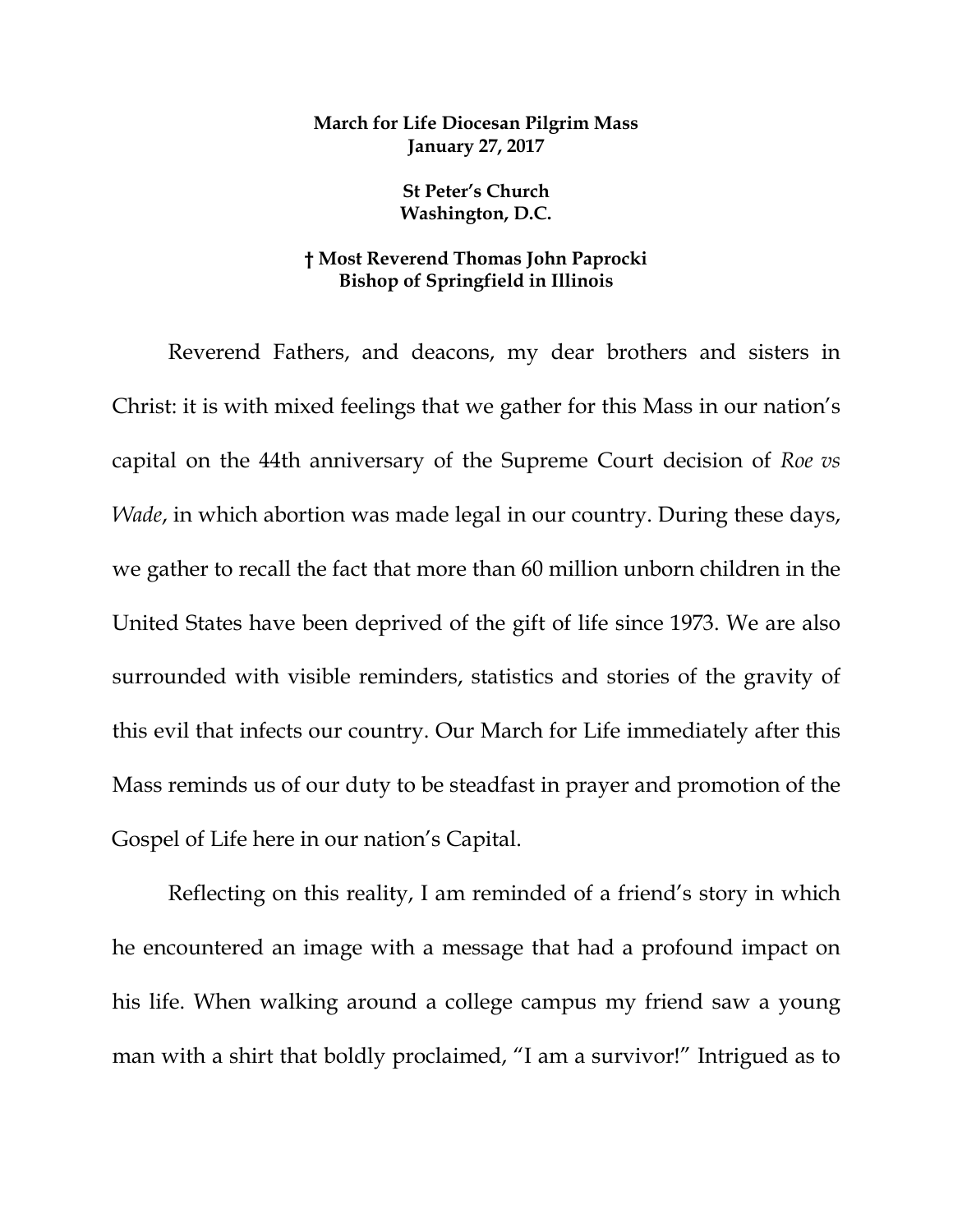whether he survived a life-threatening disease or possibly a natural disaster, my friend inquired as to the meaning of the slogan. The young man boldly said, "I am a survivor of abortion," and began educating my friend on the fact that he had lost almost one-third of his generation to this legislated evil. One third of an entire generation of men and women! Imagine for a moment, all of the potential marriages, religious vocations, friendships, children, grandchildren, sisters and brothers, acts of charity, inventions, sports championships, world records and world leaders that have been lost to abortion in this young man's generation.

Brothers and sisters in Christ, we stand here today at this celebration of the Most Holy Eucharist as survivors! This is not to say that our parents were faced with the decision to have an abortion. It is to say that WE are the faithful that God has entrusted with the responsibility for defending life from the moment of conception to natural death. We stand as survivors in a culture that does not promote life. As survivors, we have to be the voice to the voiceless, we have to pray for those who have no one praying for them, we have to be witnesses to the defense of life!

2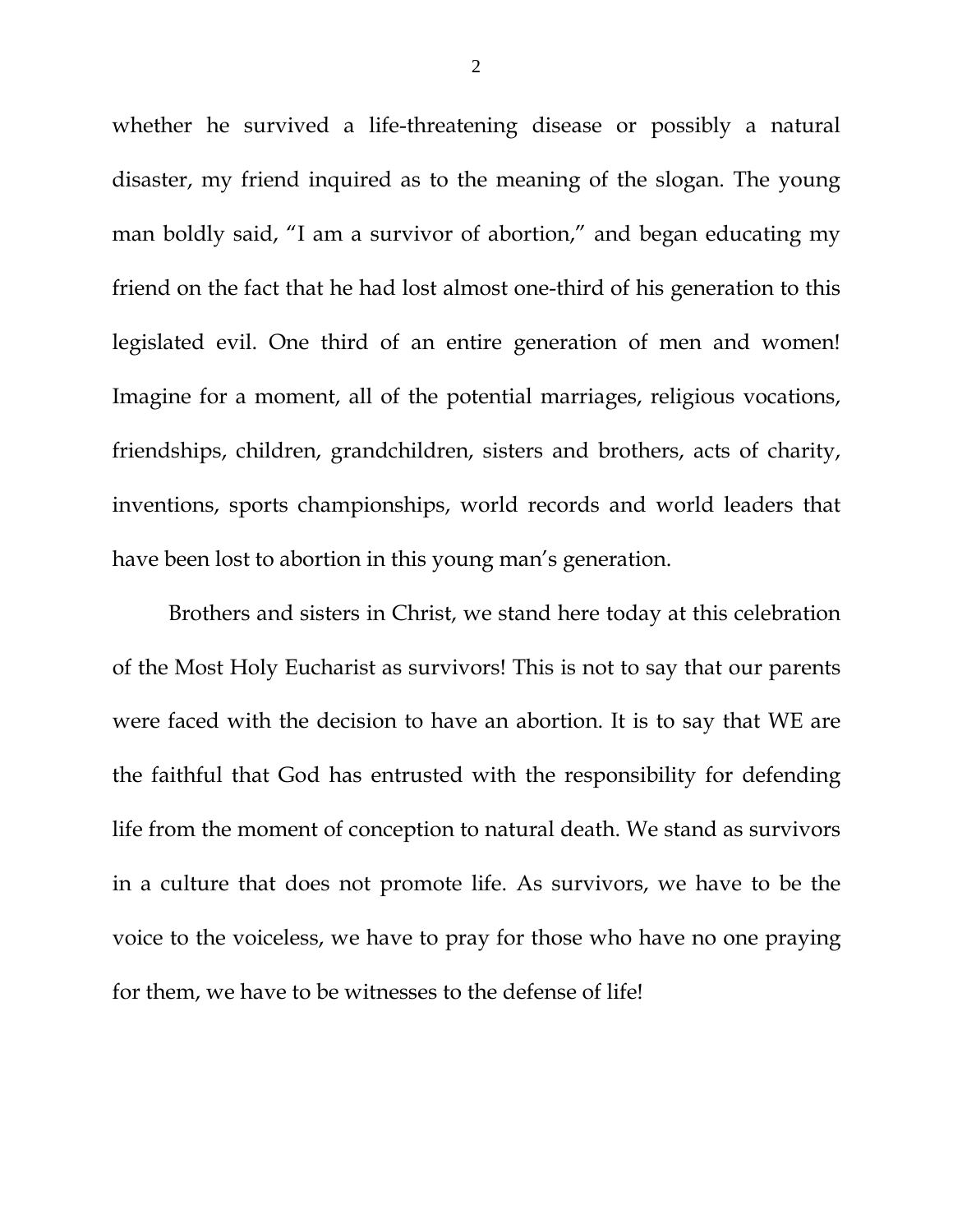It is very appropriate that our first reading today is a charge to the Christian community to hold steadfast in their faith in the midst of persecution. The Letter to the Hebrews boldly reminds the early faithful, "At times you were publicly exposed to abuse and affliction; at other times you associated yourselves with those so treated." This community was facing expulsion from Rome, under the reign of Emperor Claudius, but more importantly they were losing their focus on Jesus Christ.

How easily we can relate to the situation in the Letter to the Hebrews after government administrations here in Washington, in various state capitals and around the world have sought to expel any defense of life, pro-life legislation and religious liberty from the public debate. How discouraged we may feel when our state legislature continues to ignore attempts to promote pro-life legislation. How frustrated we may feel when celebrity fads and internet sensations get more attention in mainstream media than the hundreds of thousands of people Marching for Life.

Easily, we could be discouraged these days, but this first reading reminds us not to "throw away your confidence (since) it will have great recompense." We are reminded to continue the fight in defense of life since, "We are not among those who draw back and perish, but among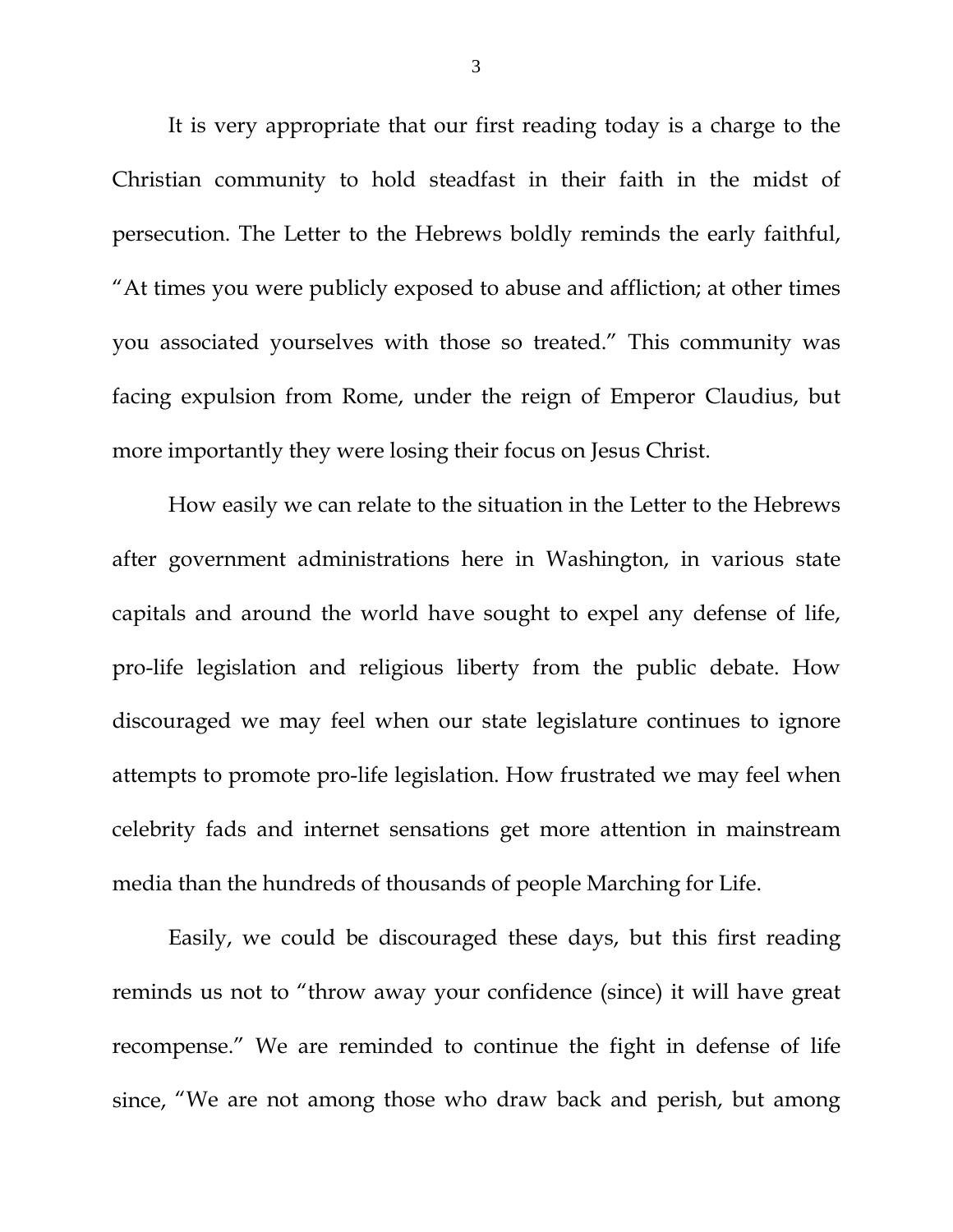those who have faith and will possess life." We are never without hope because we walk with the Lord, not only these days of the March for Life, but every day as Members of the Body of Christ. It is this hope, firmly rooted in the Lord, which motivates us to continue to press forward in standing up for the rights of the unborn.

Yet, with hope on our hearts, the Letter reminds us that the battle in defense of life requires "endurance to do the will of God and receive what he has promised." We need to ensure that we are not passively waiting, but actively praying for the conversion of hearts towards life. You might be saying to yourself, "how can I change the heart of a person contemplating an abortion," or quite possibly you're saying to yourself, "how I can change the heart of my representative promoting a legislated culture of death?" Our Lord gives us a very simple formula in today's Gospel for all of us to follow when promoting a culture of life.

In today's Gospel we hear a parable in which Jesus describes the Kingdom of God being "as if a man were to scatter seed on the land and would sleep and rise night and day and the seed would sprout and grow, he knows not how." It is this simple and profound parable in which we're

4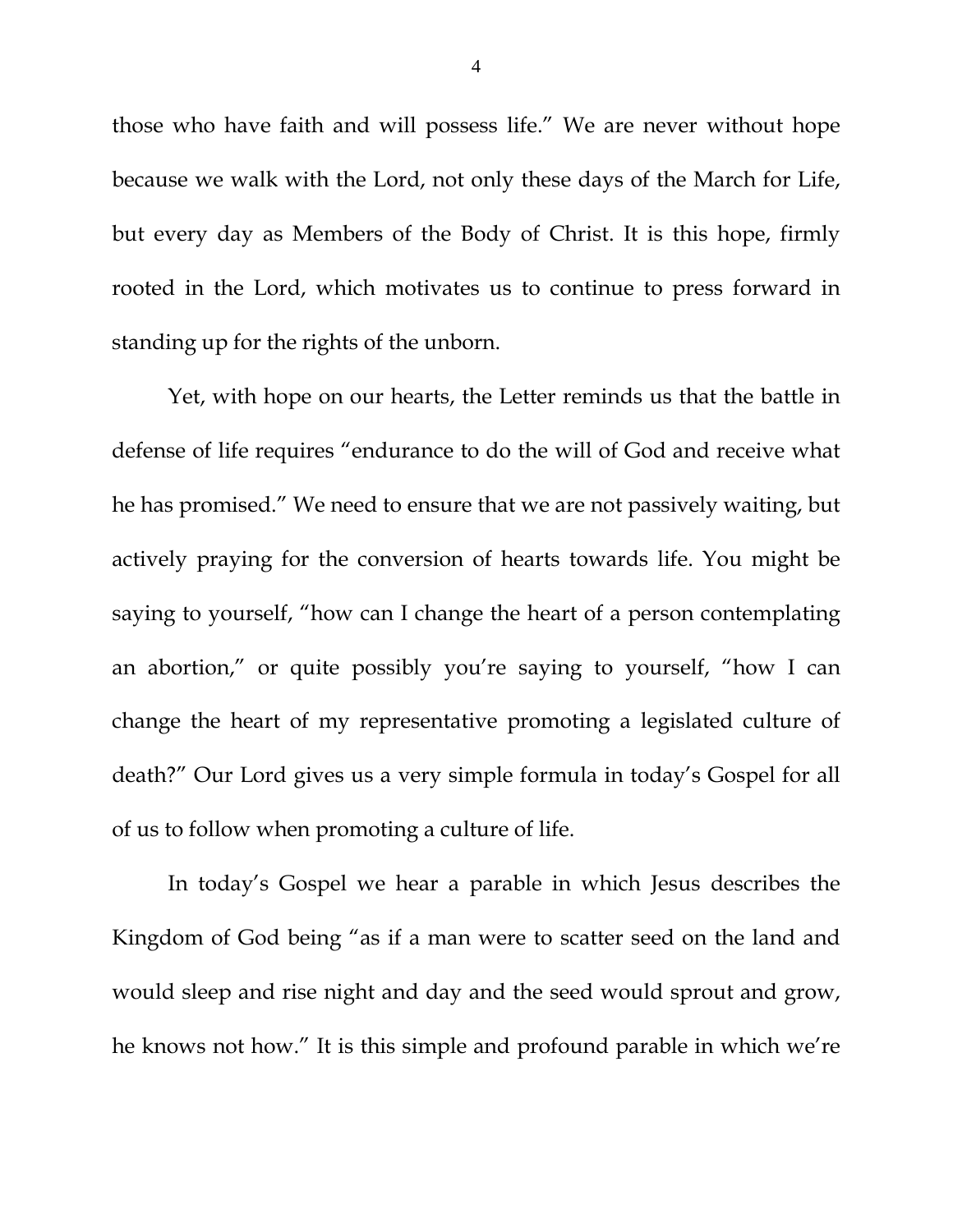given a formula for promoting a culture of life: planting a seed, but doing it with faith in the Lord.

Recently, I encountered this formula when completing the 2016 Philadelphia Marathon with the Life Runners, a group of runners dedicated to using their passion for running to promote the Gospel of Life. Before the marathon, our group spent time praying outside one of the most active abortion clinics in downtown Philadelphia. Standing outside the gates, quietly praying, we were met with some positive affirmations, but many hostile comments. A women exited the clinic with such hostility that she screamed at our group. We didn't respond to her hostilities, but we remained quiet and prayed. For some reason our simple act of planting a seed of the importance of life, combined with prayer, had profoundly impacted this woman.

As we prepare to begin the March for Life, we leave with a simple formula of planting seeds for the Gospel of Life. Some of these seeds may be as visible as this woman that we LIFE Runners encountered in Philadelphia, but others might be unseen events happening across the country. We may not see the fruits of our seeds for the Gospel of life that we are planting, but as survivors we stand and work for those who have no